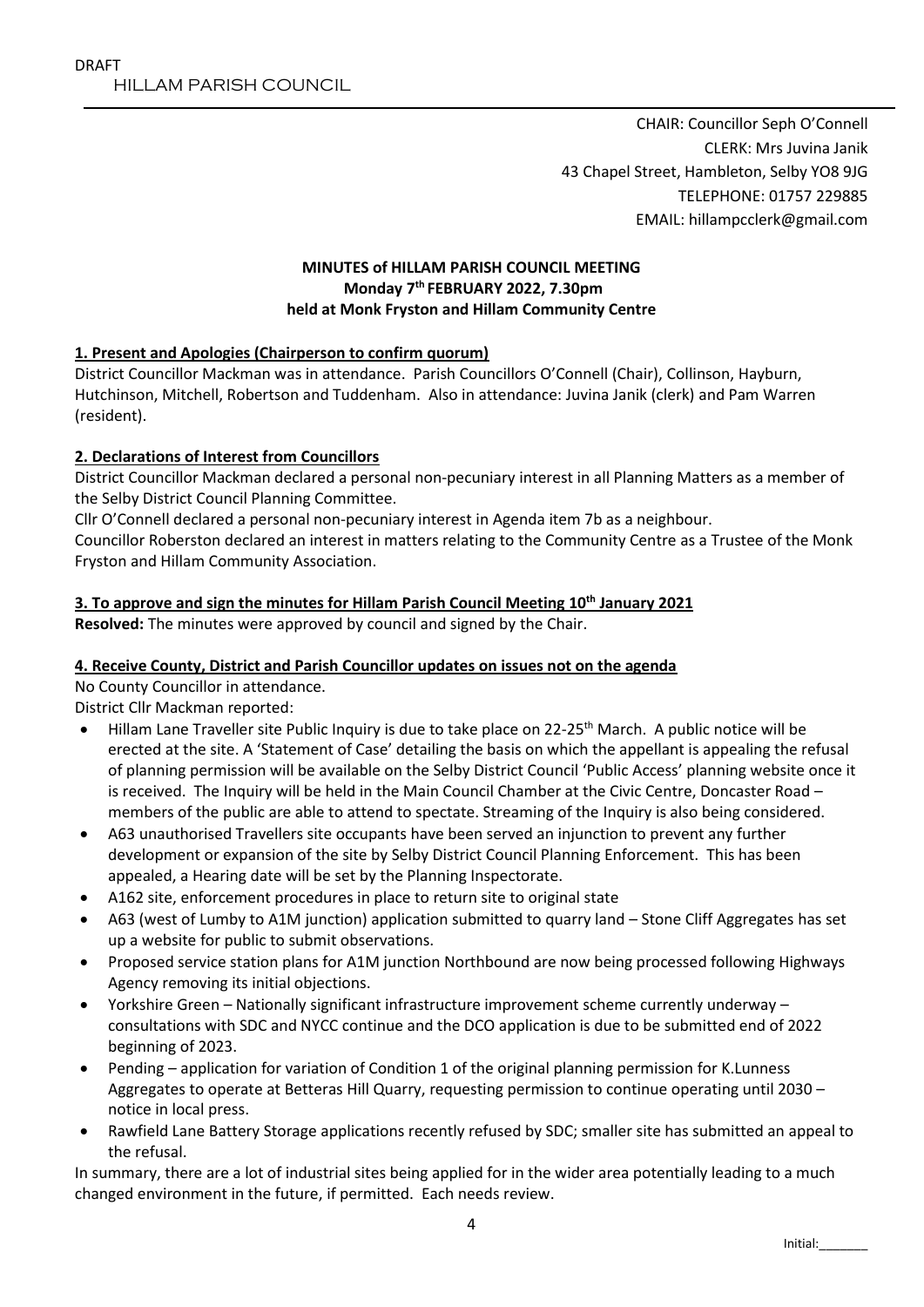## DRAFT

Joint Burial Committee - Cllr Tuddenham:

 Re Water usage by non-cemetery visitors – the plan is to cut the spout off the tap, and agree further actions where necessary.

#### **5. To receive Jubilee Committee updates and approve Hillam PC actions where necessary**

**Resolved:** Hillam PC will purchase the Beacon and donate £200 towards the Piper.

#### **6. Finance:**

a) To approve the financial reconciliation for January 2022

**Resolved:** The reconciliation and statements were compared and the summary was approved by Council.

|                                                    |                                              |                                          | NB: £1127.89 is ring-fenced grant for website                                  |   |           |                   |  |  |
|----------------------------------------------------|----------------------------------------------|------------------------------------------|--------------------------------------------------------------------------------|---|-----------|-------------------|--|--|
|                                                    |                                              |                                          | and £500 is ring fenced for pump maintenance                                   |   |           |                   |  |  |
| <b>COMMUNITY ACC:</b>                              | gifted by Hillam Historians. £7354.80 OF THE |                                          |                                                                                |   |           |                   |  |  |
| <b>CASHBOOK OPENING</b>                            |                                              | <b>INCREASED ANNUAL PRECEPT TOTAL IS</b> |                                                                                |   |           |                   |  |  |
| <b>BALANCE: 25.12.21</b>                           | £                                            | 25,887.01                                | RINGFENCED TO COVER COSTS ASSOCIATED WITH                                      |   |           |                   |  |  |
| <b>JANUARY RECEIPTS</b>                            | £                                            |                                          | PLANNING CONSULTANTS; ANY UNUSED                                               |   |           |                   |  |  |
| <b>JANUARY PAYMENTS</b>                            | £                                            | 608.68                                   | RINGFENCED FUNDS WILL BE GIVEN BACK TO<br>RESIDENTS VIA A REDUCTION IN PRECEPT |   |           |                   |  |  |
| <b>CASHBOOK CLOSING</b><br><b>BALANCE: 24.1.22</b> | £                                            | 25,278.33                                | <b>BANK STATEMENT</b><br><b>BALANCE: 24.1.2022</b>                             | £ | 25,635.90 | <b>CHQ</b><br>NO. |  |  |
|                                                    |                                              |                                          | <b>MFHCA</b>                                                                   | £ | 20.00     | 814               |  |  |
| Difference between<br>Statement and Cashbook:      |                                              | 357.57                                   | <b>MFHCA</b>                                                                   | £ | 20.00     | 834               |  |  |
|                                                    |                                              |                                          | THE FLOWER ROOM                                                                | £ | 60.00     | 840               |  |  |
|                                                    |                                              |                                          | <b>MFHCA</b>                                                                   | £ | 20.00     | 841               |  |  |
| Reconciliation                                     | £                                            | 25,278.33                                | S. MCWHIRTER                                                                   | £ | 23.97     | 843               |  |  |
|                                                    |                                              |                                          | COMMUNITY HEARTBEAT<br>trust                                                   | £ | 213.60    | 844               |  |  |
|                                                    |                                              |                                          | TOTAL O/S £                                                                    |   | 357.57    |                   |  |  |

|                                                 | <b>RESERVE ACC CASHBOOK</b> |                                    |  |   |                                                |          |          |
|-------------------------------------------------|-----------------------------|------------------------------------|--|---|------------------------------------------------|----------|----------|
| <b>OPENING</b><br><b>BALANCE:</b><br>25.12.2021 |                             | <b>PAYMENTS</b><br><b>RECEIPTS</b> |  |   | <b>CLOSING</b><br><b>BALANCE:</b><br>24.1.2022 |          |          |
| £                                               | 1,230.68                    | £                                  |  | f |                                                | £        | 1,230.68 |
| BANK STATEMENT: 24.1.2022 E                     |                             |                                    |  |   |                                                | 1,230.68 |          |

#### b) To approve payments for February 2022

**Resolved:** The written cheques were checked against the invoices received. Payments were approved for payment by Council and cheques signed by Cllrs Tuddenham and Collinson.

| <b>Date</b> | Payee        | <b>Details</b>                 | <b>TOTAL COST</b> |                 | <b>VAT: To</b><br><b>Reclaim</b> |
|-------------|--------------|--------------------------------|-------------------|-----------------|----------------------------------|
| <b>JAN</b>  | 845 J. JANIK | <b>JANUARY SALARY</b>          |                   | 1               |                                  |
|             | 846 J. JANIK | REIMBURSE FOR WEBSITE: £143.40 |                   |                 |                                  |
|             |              | DOMAIN NAME 2 YEARS E          |                   | 21.00           |                                  |
|             |              | HOSTING (ANNUAL) £             |                   | 122.40          |                                  |
|             | 847 MFHCA    | HALL HIRE 10 JAN 2022          | £                 | 20.00           |                                  |
|             |              |                                |                   |                 |                                  |
|             |              | TOTAL FEBRUARY SPEND E         |                   | $403.61 \mid f$ |                                  |
|             |              | TOTAL 2021-22 ANNUAL SPEND     |                   | £18,733.60      | E 1,619.21                       |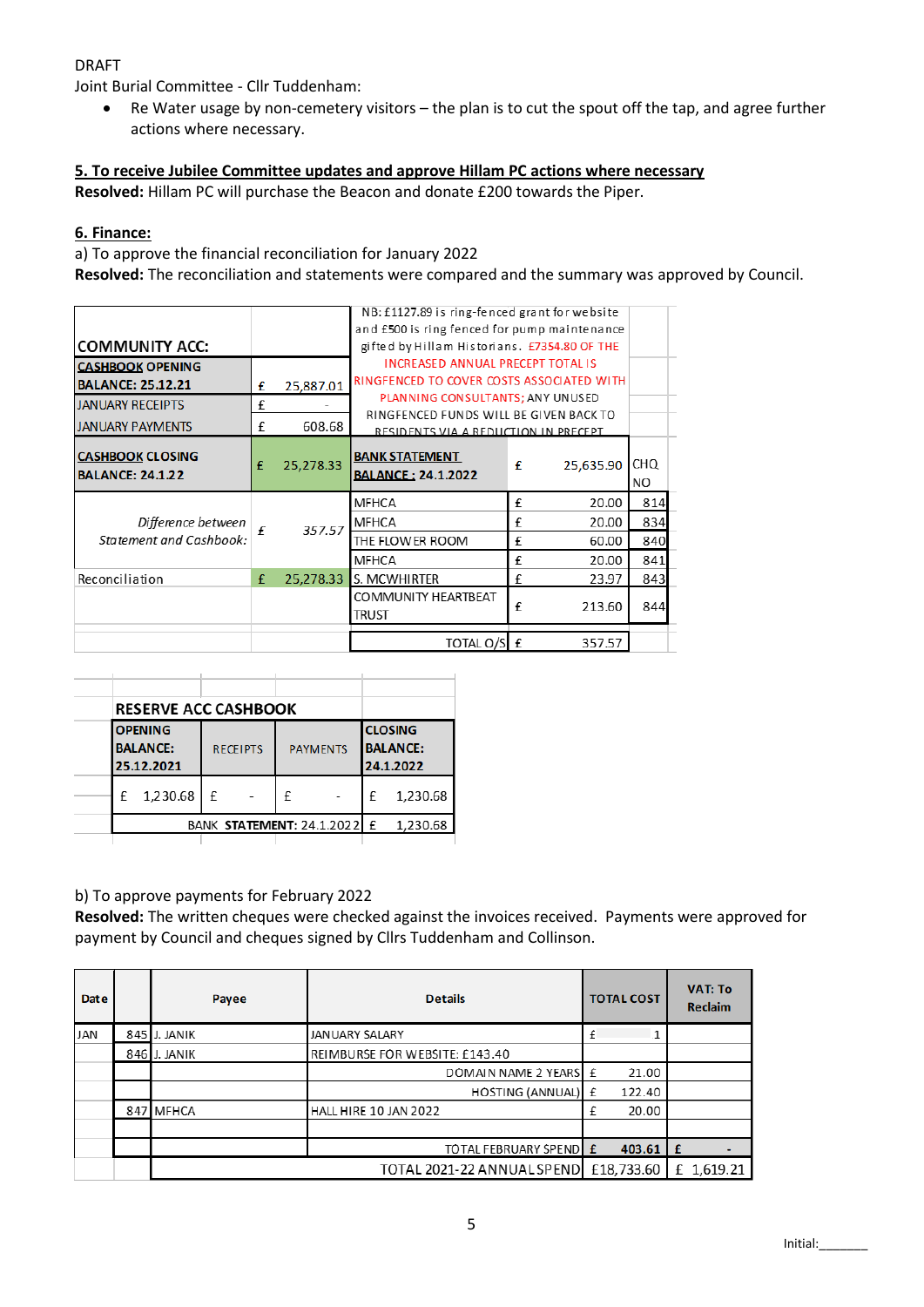### DRAFT

# **7. Planning:**

- a) To receive updates from Planning Consultant Meeting
	- Cllrs O' Connell and Robertson met with Mr Vendy at Hillam Lane site and discussed the forthcoming Hearing details
	- A 'Statement of Case' detailing the basis on which the appellant is appealing the refusal of planning permission is expected to be issued very soon, it will be available for review on the Selby District Council 'Public Access' planning website once it is received
	- PC agreed a Councillor should be present at each day of the Hearing, clerk to draw up a timetable
	- Public may attend the hearing, it will be at the Selby District Council offices Main Chamber this opportunity is to be publicised on Facebook and the website
- b) Applications and Appeals to review:
	- i. 2022/0011/CPP | Lawful development certificate for proposed demolition of conservatory, new single storey rear extension and veranda and new front window | Lawnswood, Main Street. Resolved: No observations.
- c) Notices of Decision:
	- i. 2021/1274/LBC & 2021/1275/HPA | PVA Panels and listed building consent for such GRANTED
- d) Miscellaneous Planning updates
	- i. 2 sites for sale on Betteras Hill Road, concern at what it may be used for when bought but no grounds for any action currently
	- ii. Lunness Quarry resident had concerns about the extension of the licence, no info available from NYCC as yet

## **8. Village Maintenance**

a) Maintenance Updates

- NYCC have offered 2 x 'Accompanied horses and ponies ahead' road signs PC to accept the 2 signs and inform the resident that requested them
- Betteras Hill Road footbridge residents keep reporting this bridge, clerk updates them
- Broken Willow branch resident report of broken branch, clerk visited but could not see anything, branch is thought to have been taken down
- Ditch used by walkers (discussed January meeting) is not a Public Right of Way, NYCC will not install a footbridge
- Letter of acceptance written to residents in the Square who have offered to maintain the planters in the Square – handed to Cllr Collinson who will deliver the letter

b) Matters to report

- i. Mud spatter on resident's fence due to tractors driving by at speed resident understood it was unavoidable but thinks the tractors should reduce their speed as the verges are getting torn up – PC directed resident to Area7 Highways, NYCC.
- ii. Culvert under Hillam Lane at Ashfield Villas unknown owner but needs dredging clerk to investigate with the authorities. Meanwhile clerk to remind riparian owners of their responsibilities to ensure water flows through freely via Facebook